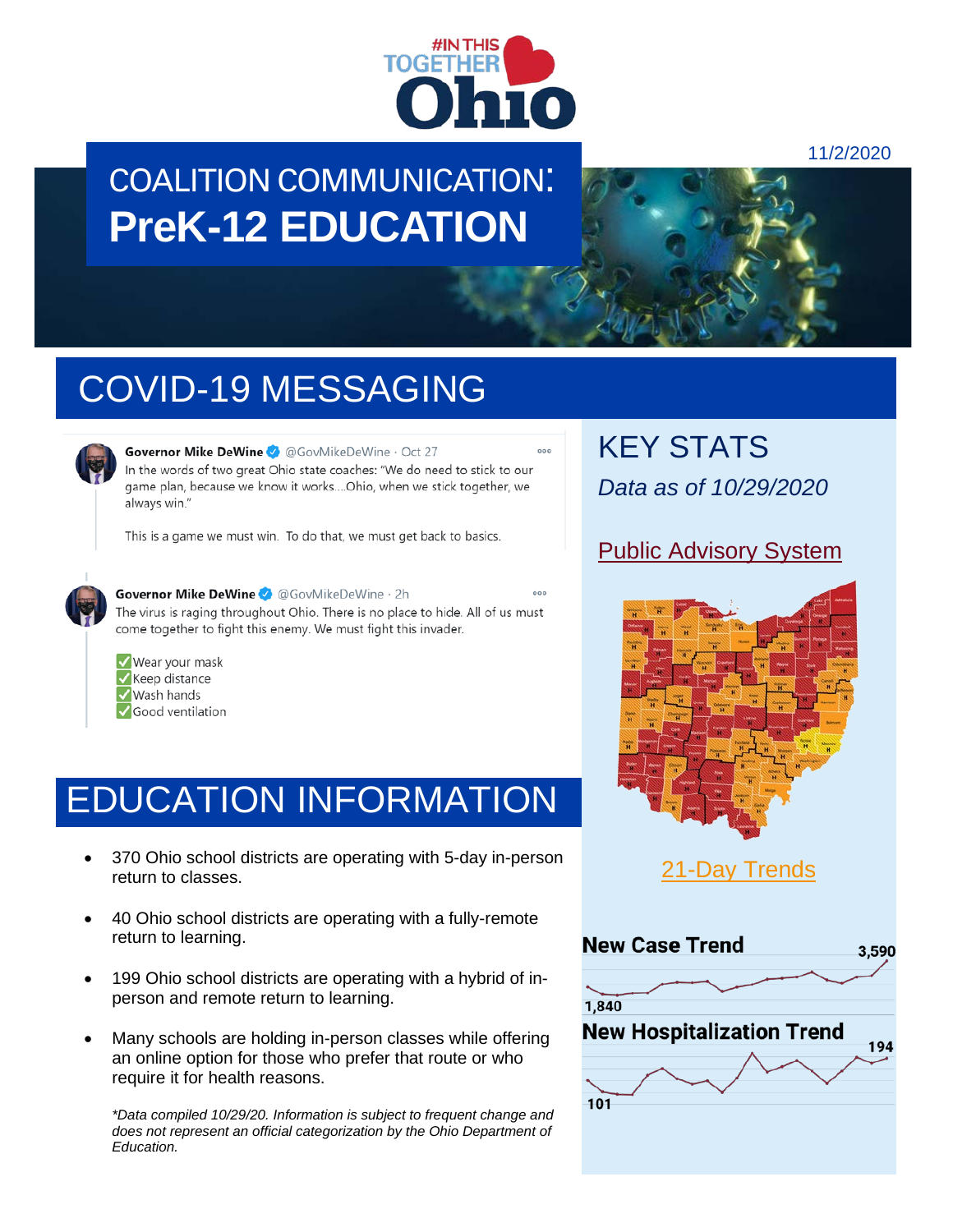

# SUGGESTED SOCIAL MEDIA POSTS

It only takes one person to cause a domino effect of #COVID19 cases here in [community]. Protect yourself and our students by taking easy safety measures, like wearing a mask. Don't let up! #InThisTogetherOhio **(Link to Domino video listed in resources)**

Back up. Mask up. Wash up.

When children and adults follow these small steps, it can make a big difference in preventing the spread of #COVID19 What happens outside of the classroom impacts whether we can be together in the classroom. #InThisTogetherOhio #MasksOnOhio

Everyone plays a role to help slow the spread of #COVID19. It's up to all of us! *Please back up, mask up and wash up to help us keep students learning safely.* #InThisTogetherOhio #MasksOnOhio

## TALKING POINTS FOR YOU

- Schools have always been places that engage in more than just academic learning. A school is a social system in which people interact with and take care of each other.
- The COVID-19 pandemic has been hard on Ohioans, but in particular, on Ohio's children.
- Our priority is student and staff health and wellness.
- Ohio students and educators are doing a great job of complying with recommended health practices. We are proud of their efforts to keep one another safe and healthy.
- The health and safety quidelines we follow at school are based on expert advice and research designed to reduce deaths, hospitalizations and overall transmission rates.
- Guidelines show caring and respect for the school community, friends, teachers, etc. Guidelines are not intended to make students afraid.
- We need to work together to practice social distancing, mask wearing and hand washing in order to keep schools and communities safe. We are all in this together.

### RESOURCES

#### **HASHTAGS TO USE**

#InThisTogetherOhio

#ResponsibleRestartOhio

#MasksOnOhio

#StaySafeOhio

**[Planning Guide for Ohio](http://education.ohio.gov/getattachment/Topics/Reset-and-Restart/Reset-Restart-Guide.pdf.aspx?lang=en-US)** 

**[Schools and Districts](http://education.ohio.gov/getattachment/Topics/Reset-and-Restart/Reset-Restart-Guide.pdf.aspx?lang=en-US)**

**Ohio Department of Health:** 

**[COVID-19 Health and](http://coronavirus.ohio.gov/static/responsible/schools/K-12-Schools-Guidance.pdf)** 

**Prevention Guidance for Ohio** 

**[K-12 Schools](http://coronavirus.ohio.gov/static/responsible/schools/K-12-Schools-Guidance.pdf)**

**[Health and Safety Guidance](https://coronavirus.ohio.gov/static/responsible/schools/cover-page-poster.pdf)** 

**[Poster for Ohio K-12 Schools](https://coronavirus.ohio.gov/static/responsible/schools/cover-page-poster.pdf)**

**[Ohio Department of](http://education.ohio.gov/Topics/Reset-and-Restart)  [Education Reset and Restart](http://education.ohio.gov/Topics/Reset-and-Restart)  [Website](http://education.ohio.gov/Topics/Reset-and-Restart)**

**[Domino video](https://www.youtube.com/watch?v=cf5ZJ3lwvS8)**